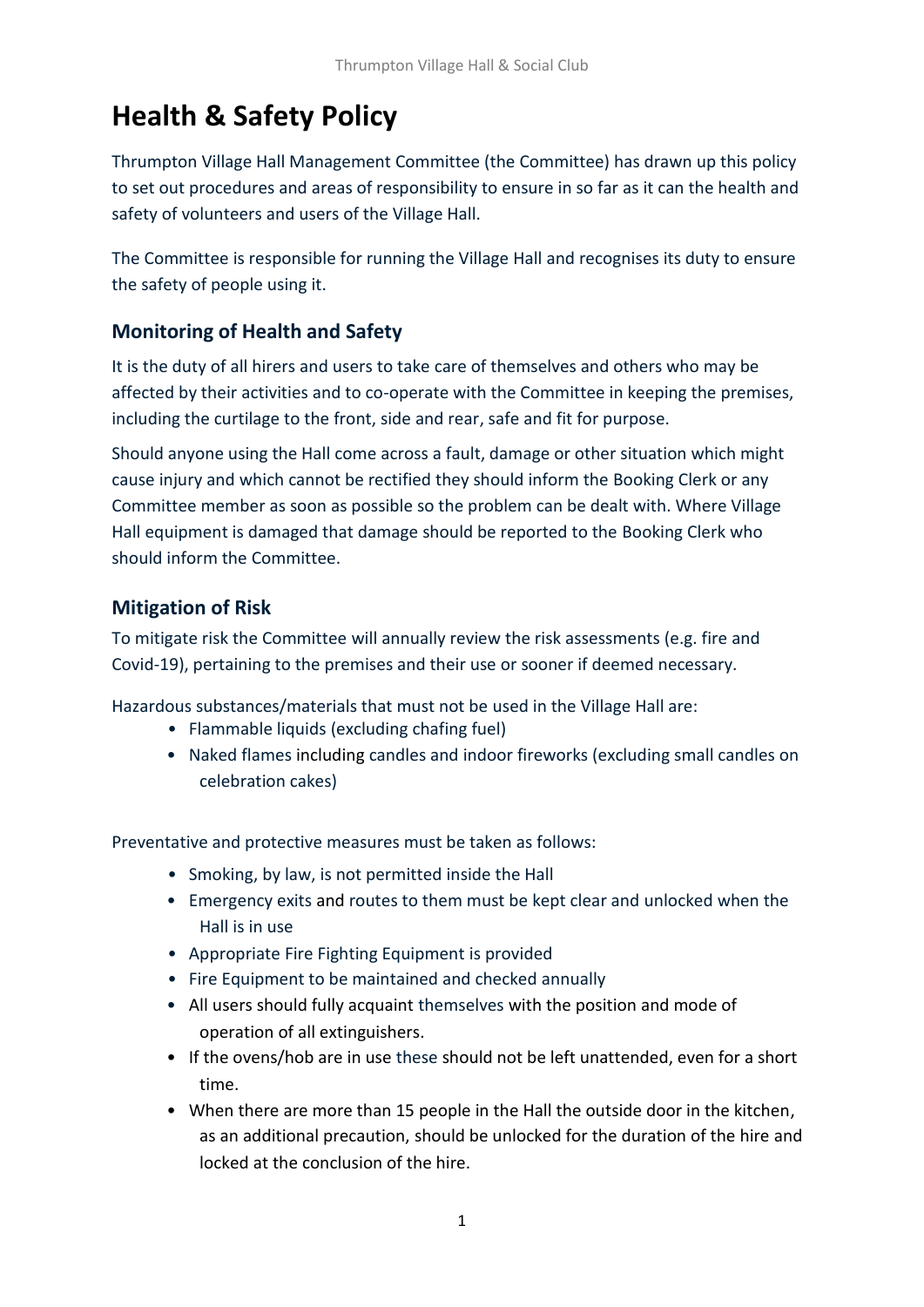# **Children**

- Minors under the age of 18 must be accompanied and supervised by a parent or responsible adult at all times.
- Children should only be in the kitchen when under the direct supervision of an adult and not at any other time.

## **Electrical safety**

The Committee will ensure that:

• the fixed electrical installation is inspected and tested by a suitably qualified person at least once every 5 years

• any portable electrical devices routinely kept in the Hall are "PAT tested" by a suitably qualified person as necessary to be consistent with preventative maintenance.

The following must be adhered to:

- Plug sockets must not be overloaded
- The users/ hirers are responsible for ensuring that any electrical appliances (e.g. a projector) they bring to use in the Hall meet safety standards
- Electrical equipment showing signs of damage, exposure of components, water damage etc must not be touched or operated
- Users have a responsibility to ensure that all electrical appliances are switched off and where possible unplugged when leaving the Hall
- Trailing wires or cables are a trip hazard and should be taped down with appropriate high visibility "hazard" tape.

## **Heating**

The Hall has electrical heating. Should users suspect any malfunction then the heater concerned should not be used and the Booking Clerk should be informed. Users are responsible for ensuring that the heating is turned off, via each heater's isolating wall switch, when leaving the premises.

Users must not allow children to adjust the heating at any time.

#### **Housekeeping**

The Hall is cleaned and safety checked on a regular basis. However, every user has a responsibility to ensure that the Hall is left clean and tidy.

All users must use the rubbish bins and recycling bins as appropriate.

Any major spillage, damage or accident should be reported to the Booking Clerk. Any left-over items of food and drink must be taken away at the end of each hire. The curtilage, including the frontage of the Hall, must be kept clear of litter.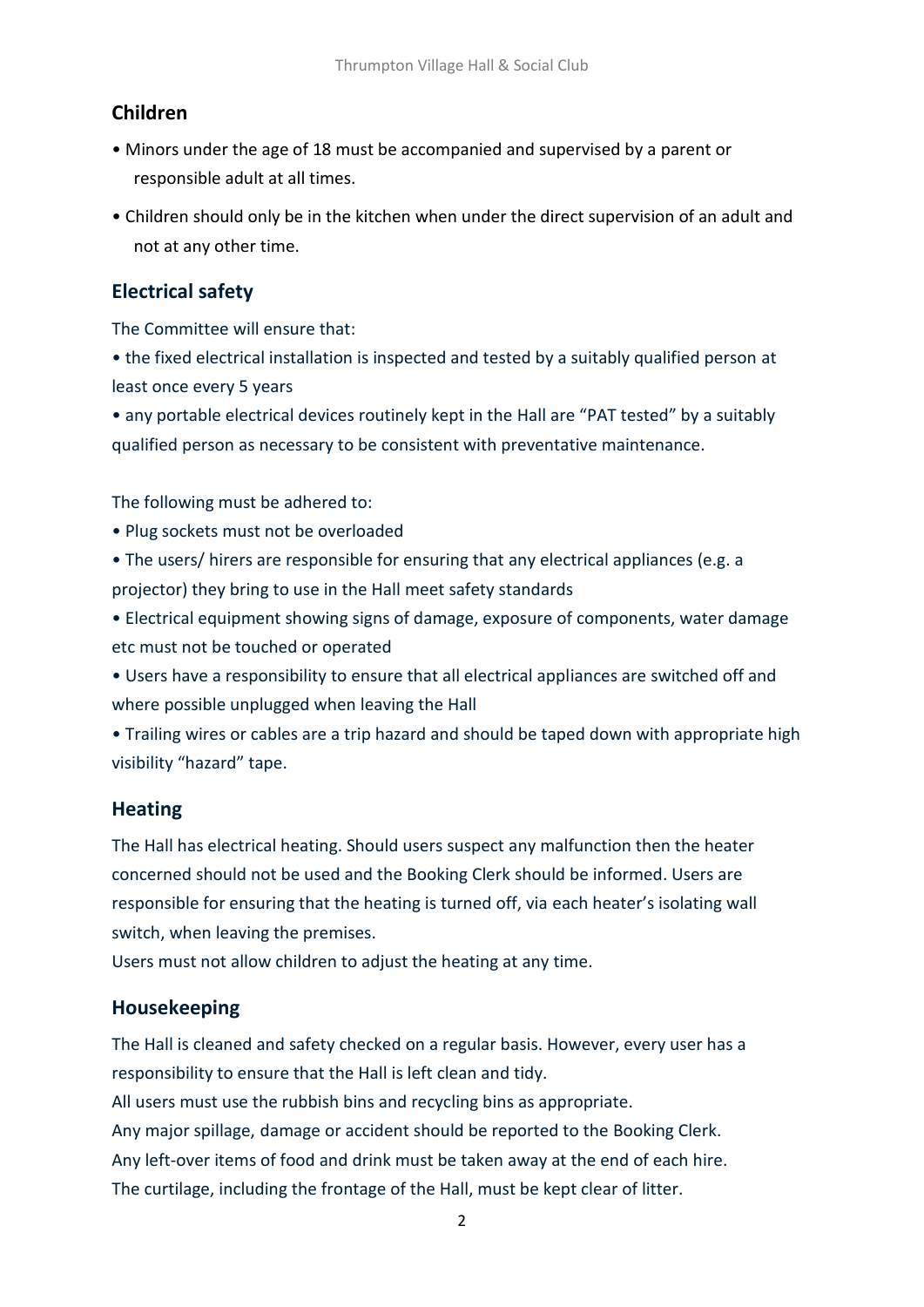## **Noise**

Hall users should be considerate towards nearby houses and keep noise levels to an acceptable level especially when leaving the Hall.

## **Parking**

Parking on the forecourt of the Hall is limited and at the users' risk. Parking on Church Lane should not obstruct the road or driveways.

## **Fire Evacuation Procedures**

#### **"Responsible Person"**

*For private hires the hirer is deemed the "Responsible Person" and is designated the person in charge of the Hall during the period of hire. For activities organised by TVH&SC the "Responsible Person" is deemed to be the organiser/promoter if present, otherwise it is the person in charge of the Bar.*

All Responsible Persons should be aware of the position of Fire Exits and must ensure that these are kept clear at all times.

In the event of a Fire, the Responsible Person shall instruct all persons to leave the building using the nearest available Emergency Exit and to muster together as soon as possible at the front of the Village Hall.

As good practice Responsible Persons should have a method to account for the number of persons present during their hire.

No matter how small the fire, THE FIRE BRIGADE SHOULD BE CALLED ON 999 giving the address: Thrumpton Village Hall, Church Lane, Thrumpton, Nottingham NG11 0AX **The Memorable 3 words** for TVH's location are : **crazy, forget, slime.**

The Responsible Person shall ensure that, once the Hall is vacated, members of the public do not re-enter the building under any circumstances.

On the arrival of the Fire Brigade, the Responsible Person shall inform the Officer in Charge whether all persons are safe or there are missing persons.

Attempts to extinguish the outbreak of the fire with the appropriate fire fighting equipment within the Hall should only be attempted if it is considered safe to do so.